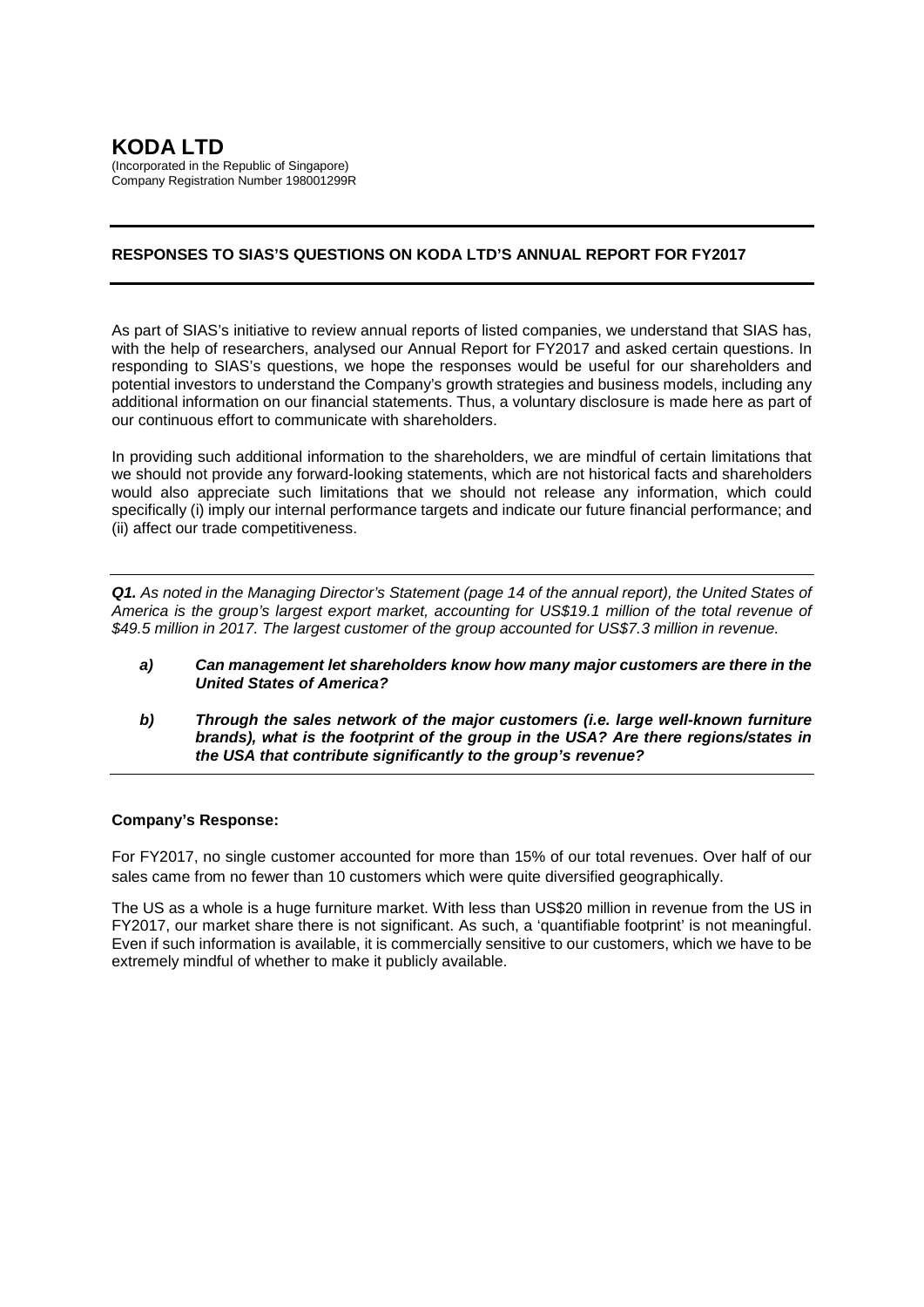*Q2. According to Commune's website, there are currently four Commune stores in Singapore, namely the Flagship Store at Raffles Boulevard (Millenia Walk), the Paragon Store, the IMM Store and the Commune Experience Centre at Defu Lane.*

- *a) Are there plans to expand the group's retail network in Singapore?*
- *b) What are management's views on the future of furniture retail, especially in the luxury/high-end category? What is the group's strategy to ride on the growing trend of online shopping?*

*The distribution costs have increased from US\$3.3 million in 2016 to US\$4.1 million in 2017. The increase of US\$0.8 million was attributed to higher showroom rental costs in Singapore and higher logistics costs (page 7).*

# *c) Can the company provide a breakdown of the distribution costs?*

## **Company's Response:**

Commune's existing retail network in Singapore (including our flagship store in Singapore) has the island state quite well covered. There are no immediate plans to expand in Singapore. Our strategy for Commune is to expand in China and other parts of Asia to meet rising demand amongst the mass affluent for quality, unique lifestyle products.

Singapore remains a market which we will continue to allocate resources to as Commune carries the intrinsic value of the 'Singapore Brand'. Demand for our products in Singapore remains encouraging as consumers appreciate our designs and quality. Our efforts to enhance the retail experience, such as through virtual reality simulation and 3D floor planning, are also well appreciated. Commune targets the middle to upper middle class of consumers and thus, we do not invest much in the 'high-end/luxury' category of the market.

Whilst we have seen growing popularity of e-commerce for many consumer products, consumers in Singapore generally still prefer to visit stores for furniture shopping. Nevertheless, we still maintain and update an online platform, which enables us to keep abreast of consumers' preferences. Outside of Singapore, Commune's online platform could be useful in China.

Distribution costs of approximately US\$4.1 million mainly comprise of showroom rental and upkeep, advertising and promotion, freight and logistics and staff related costs. These make up approximately 90% of total distribution costs.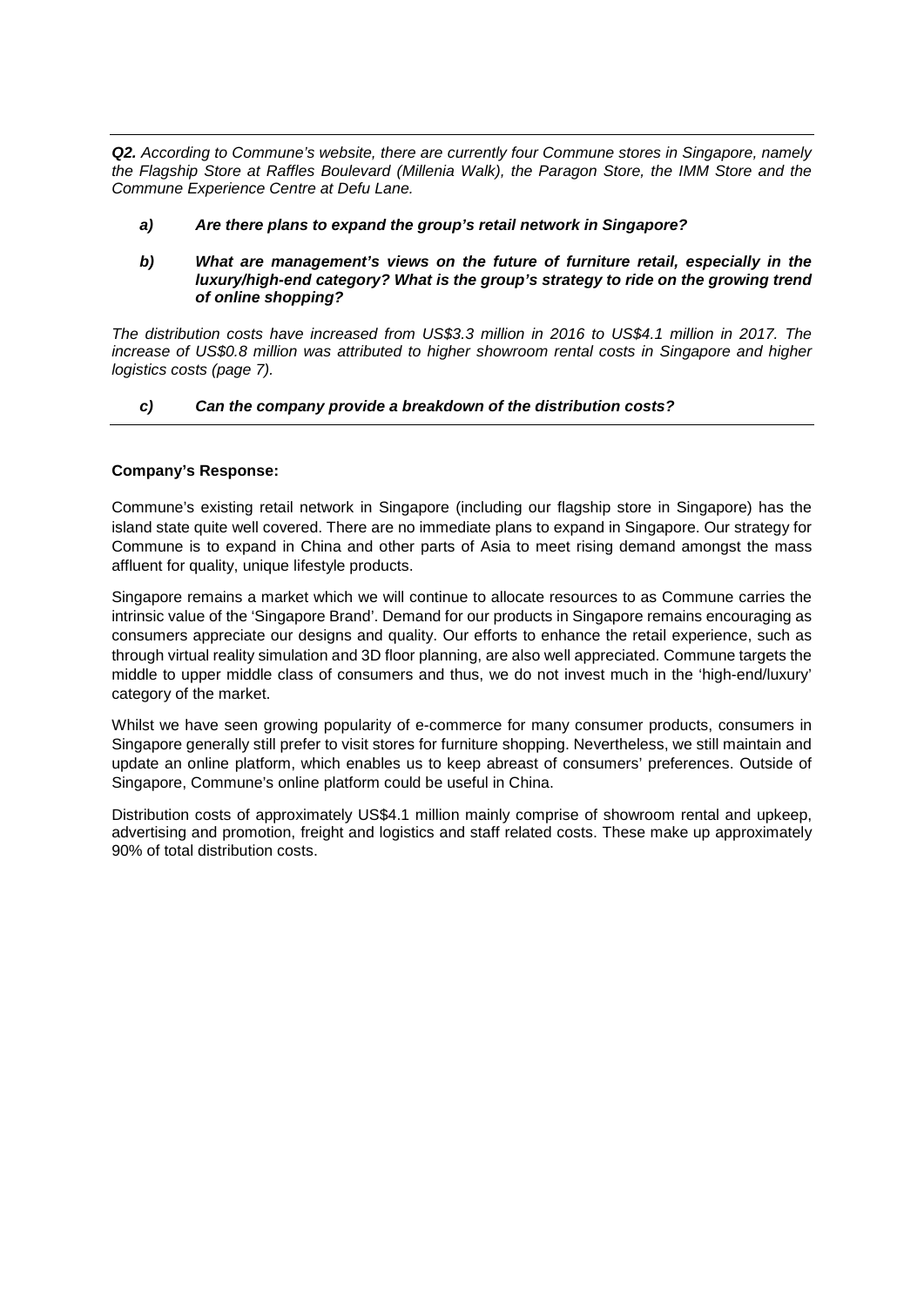*Q3. The group has paid the deposits for purchase of property, plant and equipment (PPE) amounting to US\$548,000. This relates to the "deposit placed for the purchase of land and buildings in Vietnam".*

*a) Since the deposit is recognised as part of the group's PPE, can management provide better clarity on the expansion plans assuming that the group is in the process of setting up a new factory in Vietnam? If so, what is the scale of the factory and when would it be ready?*

*On page 145 (Particulars of properties owned by the group), the group no longer lists its Vietnam Factory at Tan Tao Industrial Park, Binh Tan District, Ho Chi Minh City, Vietnam.*

## *b) Has the group sold the Tan Tao factory?*

*In Note 16 (page 125 – Property, plant and equipment), leasehold buildings in Vietnam were recognised at US\$5.0 million in 2017 (2016: \$nil). The footnote explained that:*

*During the year, the Group adopted a revaluation model for leasehold buildings in Vietnam. In prior years, leasehold buildings in Vietnam was categorised as a separate class of assets as it allows for different usages by the Group.*

#### *c) Can management help shareholders understand what had caused the changes and if there are major operational developments and/or policy shifts on the ground in Vietnam that led to these changes?*

*Lastly, the group's head office and warehouse at 28 Defu Lane 4 has a lease expiry in 2018.*

### *d) What are the group's plan for its operations in Singapore?*

### **Company's Response:**

As part of the Group's strategies to improve factory efficiency and rationalise under-utilised assets in Vietnam for cash:

- We have completed the disposal of the property at Tan Tao in June 2017, as previously announced on 27 June 2017; and
- We have acquired land and buildings adjacent to the current production site located at Thuan Dao. The purchase of land and buildings in Vietnam was first announced on 30 March 2017. The acquisition has just been completed, as announced on 25 October 2017.

The Group's production facilities in Vietnam are now in one single location where production and manufacturing and supporting activities take place, and where production and logistics are consolidated. The 'single location' strategy has worked well contributing to good improvement in factory efficiency. In previous years, there were also certain properties in Vietnam which had other uses and were subsequently held as investment properties. Given the asset rationalisation plans, these investment properties have since been disposed. All leasehold buildings in Vietnam are now recorded at fair value, following our revaluation exercises conducted during the annual audit in 2017.

The current lease on the Defu Lane property will expire at the end of 2018. We are still evaluating various options, including having discussions with the lessors for a possible extension and/or exploring alternative plans. However, there is no certainty that the lessors will agree on an extension and there are also no specific discussions which we have had to firm up relocation plans.